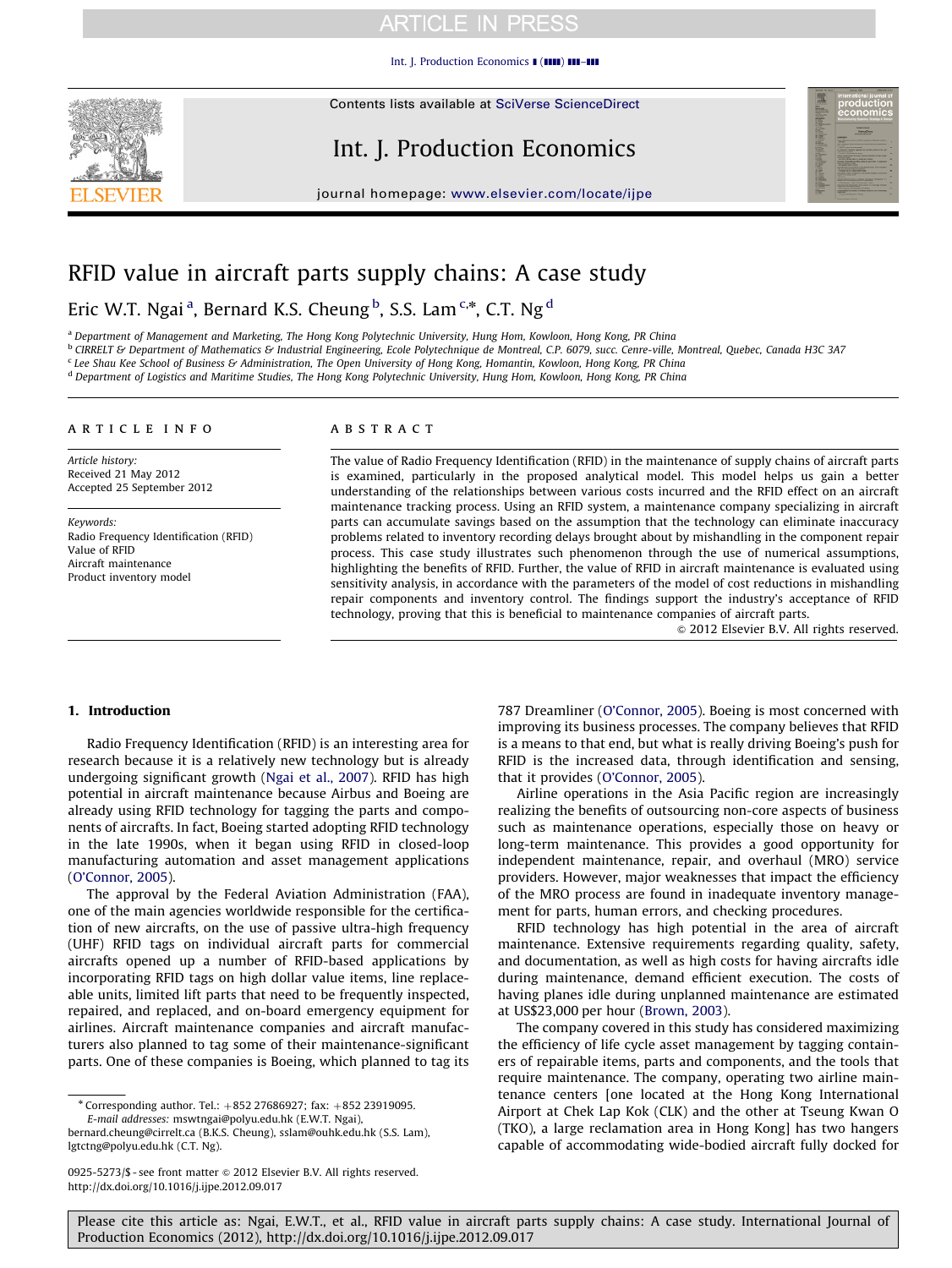### **ARTICLE IN PRESS**

#### 2 E.W.T. Ngai et al. / Int. J. Production Economics  $\blacksquare$  ( $\blacksquare\blacksquare$ )  $\blacksquare\blacksquare\blacksquare$

maintenance. The company believes there is great potential in applying RFID technology to improve asset visibility in the maintenance cycle. This study illustrates how RFID can be used to achieve better visibility and reduce the risk of being severely penalized for failing to replace damaged components because of poor inventory control.

The paper specifically addresses the following questions: (i) What is the value of RFID in aircraft parts maintenance tracking? (ii) What is the impact of item-level RFID on aircraft maintenance? (iii) What value do we gain from RFID initiatives in aircraft parts tracking? (iv) What are the relative benefits of this initiative?

The rest of the paper is organized into topics. Section 2 covers a review of previous studies on the application of RFID technology in industry. Section 3 focuses on the value of visibility in aircraft maintenance made possible through RFID (based on the experiences of an aircraft company in Hong Kong). The section illustrates a real case showing how to evaluate RFID information. [Section 4](#page--1-0) performs a sensitivity analysis to further evaluate the value of RFID. [Section 5](#page--1-0) provides concluding notes and possible future directions. The [appendix](#page--1-0) includes proofs of all propositions.

### 2. Literature review on RFID applications in aircraft maintenance

Academic research in RFID has significantly increased over the last few years [\(Ngai et al., 2008\)](#page--1-0). RFID has been successfully used in the retail [\(Fosso Wamba et al., 2008](#page--1-0); [Thiesse et al., 2008](#page--1-0); [Bhattacharya](#page--1-0) [et al., 2010\)](#page--1-0), supply chain ([Bottani and Rizzi, 2008;](#page--1-0) [Visich et al., 2009;](#page--1-0) [Sari, 2010\)](#page--1-0), and manufacturing industries [\(Swedberg, 2006,](#page--1-0) [Thiesse](#page--1-0) [and Fleisch, 2008](#page--1-0); [Liu et al., 2009;](#page--1-0) [Brintrup et al., 2010\)](#page--1-0), and its use is growing rapidly as costs come down and benefits are recognized. RFID is an enabling technology in airports and aircraft, which helps improve security and ensures better baggage handling, safety against general hazards, and tolling without causing congestion. However, there is still limited academic research on RFID applications in aircraft maintenance. [Lampe et al. \(2004\)](#page--1-0) proposed a solution using ubiquitous computing technologies that improve aircraft maintenance and provide a high level of usability. [Chang et al. \(2006\)](#page--1-0) presented an RFID-enabled aircraft maintenance system integrated with an inventory control system and an aircraft scheduling system to ensure ontime performance and safety of passenger and cargo. [Ellickson \(2006\)](#page--1-0) showed that RFID can offer complementary capabilities that can increase the efficiency of helicopter maintenance operations and provide cost savings in the performance of maintenance. [Ngai et al.](#page--1-0) [\(2007\)](#page--1-0) presented a case study on the research and development of an RFID-based traceability system in an aircraft engineering company in Hong Kong. The system was used to support the tracking and tracing of aircraft repairable items in the company effectively. [Ramudhin](#page--1-0) [et al. \(2008\)](#page--1-0) introduced a generic framework that can be used in the design of an RFID-based tracking and control system. The framework was applied to the service center of an aircraft engine manufacturer specializing in maintenance, repair, and overhaul (MRO) activities. Two RFID part tracking systems were proposed and piloted. [Chang](#page--1-0) [et al. \(2011\)](#page--1-0) presented the design and implementation of an RFIDbased cargo monitoring system which supported tracking and tracing in air-cargo operations. In order to apply a proper RFID technology, they studied Radio Frequency (RF) operational environment and tested different RFID frequencies. Aircraft maintenance industry practitioners have shown strong interest in RFID because it can help improve quality of services, facilitate information sharing, ensure safety, and realize savings. These advantages make RFID applications extremely useful and interesting. This emerging technology will continue to draw significant attention from the academe and practitioners.

### 3. Research methodology—case study

Case study methodology is preferred in examining contemporary events [\(Benbasat et al., 1987;](#page--1-0) [Yin, 1989\)](#page--1-0). This also applies in the current RFID study. Case study is a common approach to information systems/operations management research in the "real world." The strength of the case study approach is that it enables the capture of reality in considerably greater detail than is possible with any of the information systems/operations management research approaches [\(Galliers, 1992\)](#page--1-0). Therefore, the proposed conceptual model will be illustrated and validated using a case study.

The company in the case study provides comprehensive aircraft base maintenance services that include heavy maintenance, modification, repair, and overhaul of commercial aircraft and their components in the Hong Kong International Airport at Chek Lap Kok. The company provides comprehensive aeronautical engineering services to airlines and airline operators in Hong Kong. It also provides a comprehensive line of heavy aircraft maintenance services, including extensive aircraft component overhaul (COH) support, avionic overhaul (AOH) support, and aircraft on ground (AOG)/aircraft recovery services at the Hong Kong International Airport at Chek Lap Kok. AOG for aviation maintenance indicates that a problem is serious enough to prevent an aircraft from flying. These may require emergency replacements because a grounded aircraft often needs a new aircraft part. The most urgent requirement in an AOG situation is to find the needed part as soon as possible because of the high costs incurred by a grounded aircraft. Every minute on the ground can mean losses in revenue and upset customers.

RFID technology bears a high potential in the area of aircraft maintenance. Extensive requirements regarding quality, safety, and documentation as well as high costs for having aircrafts idle during maintenance demand for an efficient execution. The importance and the need of RFID technology to support aircraft maintenance have been recognized. With more organizations becoming interested in using RFID technology and with RFID systems assuming an important research effort, to date that has not resulted in various conceptual models or scholarly investigations of the RFID implementation process ([Curtin et al., 2005\)](#page--1-0). These include reduced shrinkage, reduced material handling, increased data accuracy, faster exception management, improved information sharing, better production tracking, efficient quality control, improved supply and production continuity, reduced material handling, effective space utilization, better asset management, reduced stockouts, improved customer and aftersales service, and lower inventory, among others ([Tajima, 2007\)](#page--1-0). Among these benefits, Lee and Ö[zer \(2007\)](#page--1-0) have identified three major ones that are quantifiable including labor cost savings, inventory reduction, and shrinkage and out-of-stock reduction. One of the goals of the aircraft maintenance company is to improve visibility. Visibility allows an organization to track a part-repair order as it passes through the supply chain. Traceability, on the other hand, allows firms to trace individual operations, that is, each component has a unique identification number, e.g., electronic product code. Visibility and traceability also aid in reducing costs associated with maintenance and repair. Visibility allows service personnel to track orders from the point of origin to the final destination and thus more accurately schedule aircraft and personnel. This reduces downtime and ensures that appropriate personnel will be available. Traceability ensures that the specific parts dismantled for repair have been handled properly and sent back without delay to the designated facilities for future reuse. It also helps ensure that components to be repaired are correctly retrieved and installed back to the planes. The buyer can verify if the specific part was delivered if

Please cite this article as: Ngai, E.W.T., et al., RFID value in aircraft parts supply chains: A case study. International Journal of Production Economics (2012), [http://dx.doi.org/10.1016/j.ijpe.2012.09.017](dx.doi.org/10.1016/j.ijpe.2012.09.017)